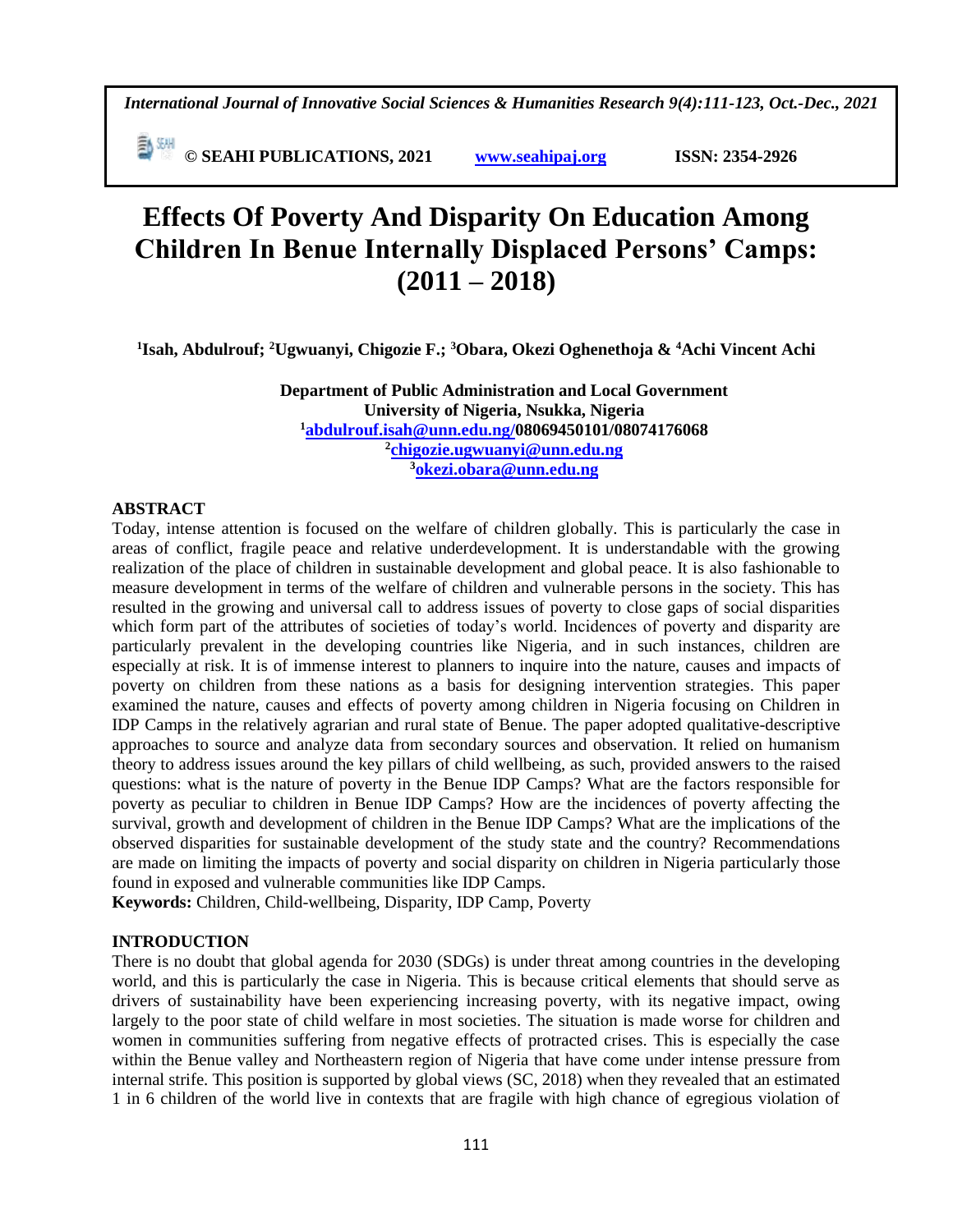their rights to basic attributes of life important for their development. In Nigeria for instance, as at March 2018, it is estimated that 80,450 children are displaced, along with their parents, in Benue State alone. This is as a result of protracted crises that have continued to ravage their communities.

The most worrying aspect of this scenario in Nigeria is that, there seems to be no hope of rolling back the undesirable incidence anytime soon. Therefore, the big question begging for answer is if children in fragile context in Nigeria should be considered as elements of sacrificed generation that have to be left behind in the scheme of things in optimizing human capitals? Obviously, the result for a country like Nigeria, if nothing is done urgently, will be to continue to lag behind nations that have taken care of their future (SDGs). The situation therefore is one that is seeking for humanitarian actions that target children living in the fragile contexts.

It is a known fact too that, poverty is a common feature among majority of Nigerians (Chimobi, 2010). However, the magnitude and impact varies from communities to communities and from groups to groups. The effects are believed to revolve around deprivations from access to education, health, socialization among other indicators. These effects of poverty are more felt by those living in areas considered to be ravaged by fragility and continuous cases of emergencies, especially among the children of victims of displacements. Although in cases like this, there are consensuses as to who is supposed to provide immediate responses (i.e. the government), it is well known that states in developing countries are usually unable to shoulder the burden alone. The situation calls for collaborations and partnership between and among various bodies. But to effectively handle the problem, there is need to establish a clear understanding of the nature and effects of poverty that are peculiar to children in emergency scenarios in order to determine its implications for attaining sustainable development.

Given the above, this paper seeks to reveal to planners and interventionist the nature, causes and effects of poverty among children in Nigeria, with reference to those living in the IDP camps in the relatively agrarian and rural state of Benue, which has continued to experience protracted communal crises and farmer-herder clashes. Flowing from this, the paper seeks to explore the nature of poverty inherent in the Benue IDP camps. It will seek to provide answers to key questions such as: How are the incidences of poverty affecting the survival, growth and development of children in Benue IDP camps? What are the implications of the observed disparities for sustainable development in the Benue Valley and, by extension in Nigeria?

## **THEORETICAL FRAMEWORK**

This study is anchored on the theory of humanism as postulated by Kenneth Kaunda, Zambia's first republican president and was formally endorsed as the official national philosophy and ideology of Zambia by the United National Independence Party (UNIP), the party then in government. The term humanism was obviously not coined by Kaunda. It had been used by other scholars before him in a variety of contexts. According to Holmes and Bickers (1983), the beginnings of humanism are normally associated with Petrarch (1307-74) one of the foremost of the 14<sup>th</sup> century.

The theory is a philosophy and political ideology rooted in traditional African religion and culture. It is a values-based theory that focuses on the centrality of the individual human being (common man). It seeks to create a society that places the human person at the Centre of all activities; social, economic and political. It is global and non-discriminatory in outlook and scope. Kaunda's motivation for proposing this ideology appears to have been the desire to break free from the colonial past and to create a national identity centered on values which he considered true to the African heritage.

Humanism, as a theory applied to all spheres of public life during Kaunda's reign as president. Kaunda intended it to provide the moral basis for all human activity in the country; political, economic and social. In a sense, the theory was meant to be the social cement that held together and inspired the nation. He argues that it is human beings who are and who should be the center of all activities. This is because human beings are the highest of all God's creatures. Further, he argues, 'African society has always been Man-centered' (Kaunda, 1988). That humanism would fight against any form of class distinction among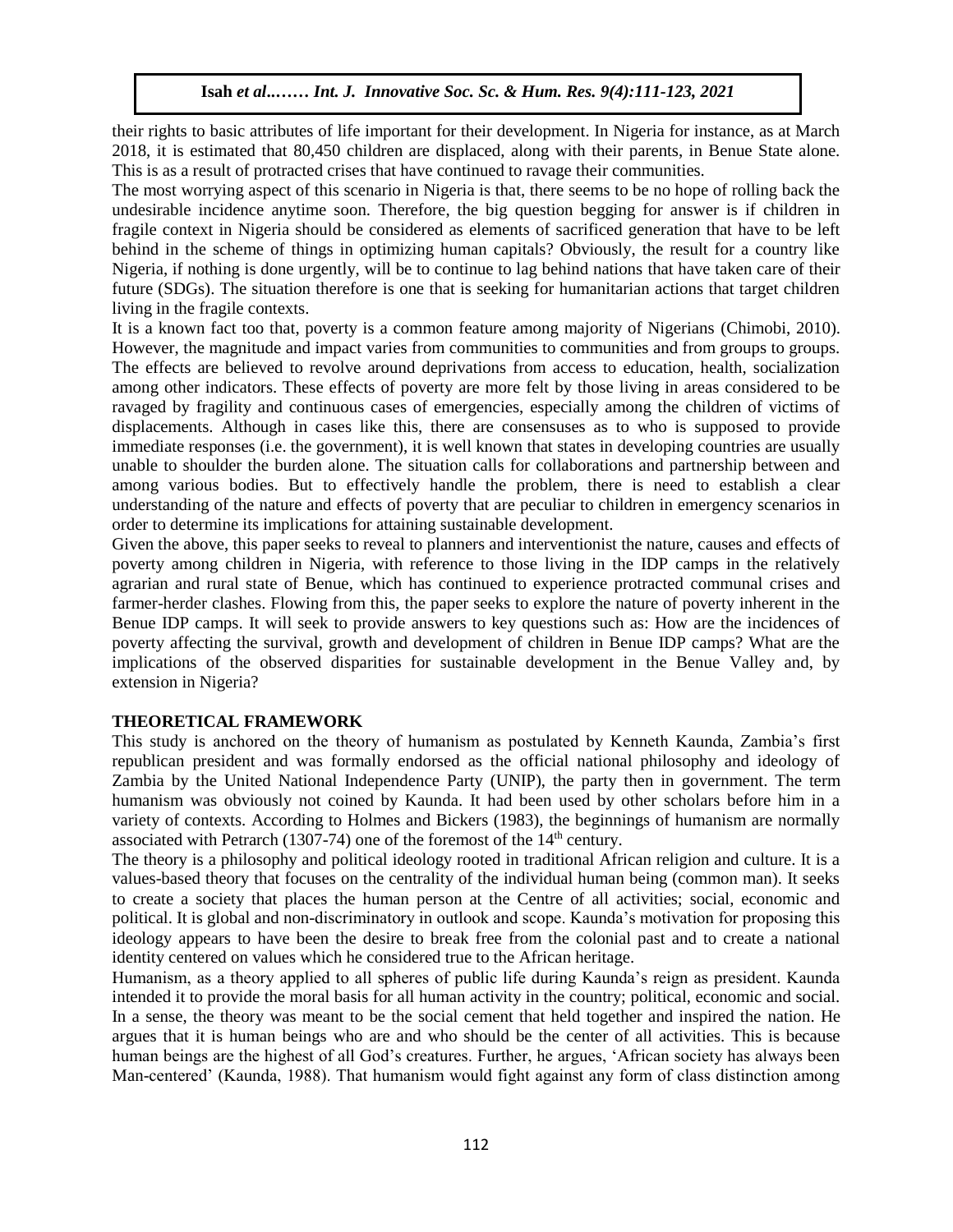people and seeks to create an egalitarian society in which individuals had equal rights, opportunities and dignity. This humanism would be the foundation of his socialism (Kaunda, 1966).

#### **Tenets of the Theory of Humanism**

Among the central tenets of Kaunda theory of Humanism highlighted by Kaunda (1988) are the following:  $Wing:$ 

- **The human person at the center:** the human person is not defined according to his colour, nation, religion, creed, political leanings, material contribution or any matter**.**
- **The dignity of the human person:** Humanism teaches us to be considerate to our fellow human beings in all we say and do. beings in all we say and do.
- **Non-exploitation of Man by Man**, Humanism abhors every form of exploitation of human beings.
- **Equal Opportunities for all** Humanism seeks to create an egalitarian society, that is, a society in which there is equal opportunity for self-development for all.
- $\theta$  **Hard Work and Self-Reliance** Humanism declares that a willingness to work hard is of prime importance; without it nothing can be done anywhere.
- **Working Together** The national productivity drive must involve a communal approach to all development programmes. This calls for a community and team-spirit.
- **The Extended Family** under the extended family system no old person is thrown to the dogs or to the institutions like old people's homes.
- **Loyalty and Patriotism** only in dedication and loyalty can unity subsist.

Applying the theory of humanism to this study one effect of poverty and disparity on education among children in Benue internally displaced persons' camps is seen from the human angle; the theory will help the framework of the government institutions such as education, health, socio-political and economic, saddled with the responsibility to better the lot of the vulnerable children. The theory helps to understand in the paper that there should not be any disparity to the education of the poor children in IDP camp in Benue state as the situation they found themselves is not in their own making. Thus, as the theory explains, the institutions in charge of the IDP camps must be considerate to abhor every form of exploitation of these poor children in the IDP camps to make sure they equally have access to quality education like any other child in the society. As we are made to understand by humanism of a just and egalitarian society, that is, a society in which there is equal opportunity for self-development for all children. Arugu & Wosu …… Int. J. Innovative Soc. Sc. & Hum. Res. 8(1):1-11, 2020

Based on this, the theory has deemed it fit to help explain the rescue of the vulnerable children from its state of poverty so that child to a large extent can gain his/her unique worth and dignity by eliminating disparity and creating an atmosphere for quality education to the children in IDP camps in Benue State, Nigeria.

## **METHODOLOGY**

The paper design is based on qualitative-descriptive approach, which accesses and analyzes data from secondary sources and field survey. Therefore, the major sources of data for this paper are from journals, articles and internet materials. These are aided by and supplemented with primary data from covert observations made within the IDP camps.

Hence, discussions and analysis of data relied on descriptive method of content analysis to examine the existing conditions such as the current attributes and effects of the phenomenon of poverty among children living within the IDP camps. Consequently, the study is limited to the seven (7) officially recognized IDP camps in Benue State. There are, the Daudu, Tse-Ginde, Gbajimba, Abagena/Agan, Anyiin, Abeda and UgbaIDP camps. These camps are all situated in three Local Government Areas (Guma, Makurdi and Logo) of Benue State.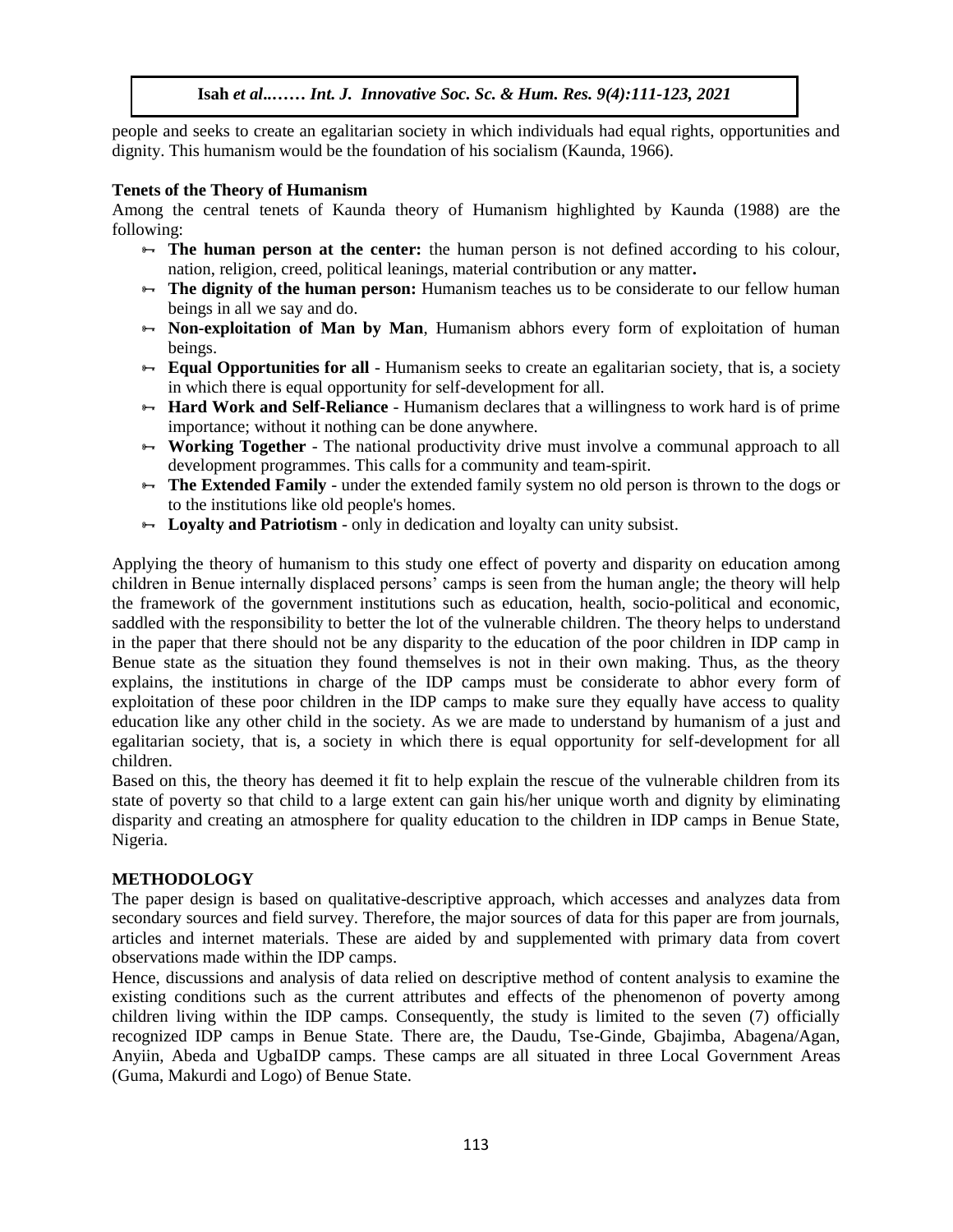#### **REVIEW OF LITERATURES What is Poverty?**

Poverty is one social menace that has continued to generate global attention from different quarters. This is because the phenomenon is a multidimensional social problem with wide ranging indicators (UNICEF, 2015). Thus, while some try to conceptualise it through definitions, others prefer a descriptive approach to measure the phenomenon or the extent of the problem. Hence, there is no uniform approach to defining, identifying and measuring poverty; rather, several approaches exist to that effect (UNICEF, 2015). UNICEF (2015), express that these approaches includes the monetary, the human rights-based, the basic needs and capacity approaches. Notwithstanding any of the approaches adopted, there is global consensus as to what poverty represent. This view considers poverty as a phenomenon that implies pronounced deprivations ranging from material deprivations measured by income and consumption to non-material deprivations involving lack of health care and access to education, and deprivation of human rights including capabilities that a person has in relation to substantive freedom people enjoy that lead to the life they desire (Sen, 1999). To Sen therefore, poverty is a symbol of denial that can result in coercion of peoples' life to a condition that is not desirable and lack of free will and choices (Sen, 1999). The World Bank (2001) on their part consider poverty as a phenomenon that results out of economic, political and social processes that interact with each other and frequently reinforce each other in ways that exacerbate deprivations in the life of poor people. Thus the World Bank defines poverty thus: Arugu & Wosu …… Int. J. Innovative Soc. Sc. & Hum. Res. 8(1):1-11, 2020

"Poverty is hunger. Poverty is lack of shelter. Poverty is being sick and not being able to see a doctor. Poverty is not having access to school and not knowing how to read. Poverty is not having a job, is fear for the future, living one day at a time. Poverty has many faces, changing from place to place and across time, and has been described in many ways. Most often, poverty is a situation people want to escape. So poverty is a call to action -- for the poor and the wealthy alike -- a call to change the world so that many more may have enough to eat, adequate shelter, access to education and health, protection from violence, and a voice in what happens in their education and health, protection from violence, and a voice in what happens in their<br>communities.["https://www2.gnb.ca/content/gnb/en/departments/esic/overview/conte](https://www2.gnb.ca/content/gnb/en/departments/esic/overview/content/what_is_poverty.html) [nt/what\\_is\\_poverty.html](https://www2.gnb.ca/content/gnb/en/departments/esic/overview/content/what_is_poverty.html)

One thing is central in this explanation of poverty when compared to the position of Sen (1999). The two views pinned down understanding of what poverty is from the perspective of denial; thus, it is an indicator of deprivations that people experience in the society. Beyond deprivations however, the World Bank went further to reveal elements that result to poverty (World Bank, 2001). They observed that poverty is an outcome of interactions that abound in societies. Therefore, the nature and manner in which these interactions play out could make or mare condition of lives in the societies where people lives.

United Nations (1995) also presents a global perspective to the meaning of poverty. To the world body, poverty is about more than lack of money and assets. Thus, it is a condition characterised by severe deprivation of basic human needs, including food, safe drinking water, sanitation facilities, health, shelter, education and information (United Nations, 1995). In essence, poverty is beyond income to include access to social services.

As could be seen from the above explanations and even the ones that are not reviewed here, poverty springs from inaccessibility, otherwise denial or absence of access to basic ingredients of life for survival and development. But then, what does poverty represent when related to children; what is child poverty?

## **What is Disparity?**

Disparity could be explained as inequality or difference in some respect; i.e. lack of equality…between the rich and poor (Collins, 1995). According to the Dictionary of Vocabulary, disparity is the condition of being unequal, and a noticeable difference. Explaining further, disparity is usually referred to as a difference that is unfair, likened to a situation of economic inequalities among ethnic groups, between men and women. Relating disparity to the condition of the child IDPs in the Benue camps, it is that of life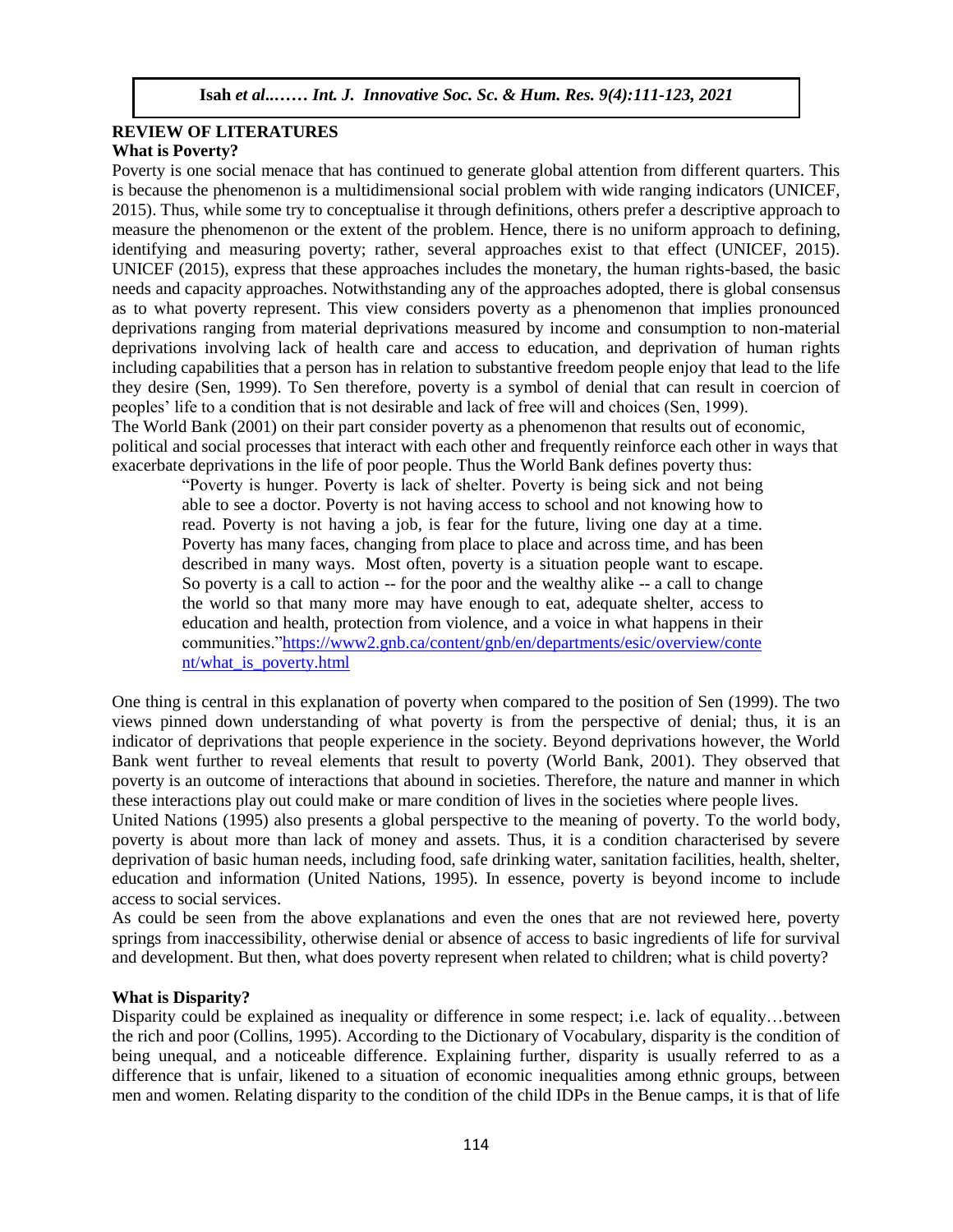inequality compared to their life before they experienced displacement from their homes and communities. arunities.

By implication, it could be said that, poverty and disparity are two sides of one coin. This is because, for anyone side to be experiencing deprivation, otherwise denial to basic necessities of life thereby not being able to lead normal life like people without cases of deprivation, such a person could be said to be socially unequal and different.

# **Child Poverty**

In any discussions on poverty, it must be realized that, poverty portends a different thing for children compared to how it affects adults. Hence, UNICEF (2016) rather than defining child poverty, operationalize it to involve deprivation of the material, spiritual and emotional resources needed for children to survive, develop and thrive, thereby leaving them unable to enjoy their rights, achieve their full potential or participate as full and equal members of the society. In fact, what this operationalization of poverty among children reveals is such that, when related to children, it connotes any form of obstruction, denial and lack in access to all the resources required to guarantee that children optimize to the fullest, their life potentials in all ramifications. Another dimension from this has to do with equality. Thus, inequality is also an aspect of poverty among children as it creates room for disparities in the society.  $\mathbf{y}$ .

Relaying on the above explanation by UNICEF (2016), Kurukulasuriya and Engilbersdottir (2012) further express that, poverty impacts more acutely on children than on adults, as they are more vulnerable to the immediate and long term effects of deprivations, and are less able to address or change their situations. Children are also more greatly at risk of exploitation and other failures to meet and protect their rights. Therefore, poverty also represents inability to control, address and change situations of deprivations on self, thereby living one vulnerable to the devastating effects of the conditions. Obviously, children are more unable to rollback vulnerability to denials and lack in access to necessary resources.

Invariably, aside deprivations, inability to change and restrict the negative effects of denial are other aspects of poverty, especially among children. In fact, it breeds inequality and limits one from fully optimizing and achieving their potentials in life.

# **The Nature and Causes of Poverty in Nigeria**

## **The Nature of Poverty**

According to UNDP (2005), majority of Nigerian citizens are barely surviving, with 70.2 percent living below USD1 a day. Africa Economic Outlook (2005) reiterated this by revealing that poverty has been a phenomenon on the increase in Nigeria from an average of 27 percent in 1980s to over 70 percent within the last two decades. A report of national survey conducted by National Bureau of Statistics revealed that the incidence of poverty is more prevalent in the Northern region than it is in the southern savanna at 60 percent; with rural dwellers suffering it the most (FRN, 2009). The diagram in the below picture prove to this.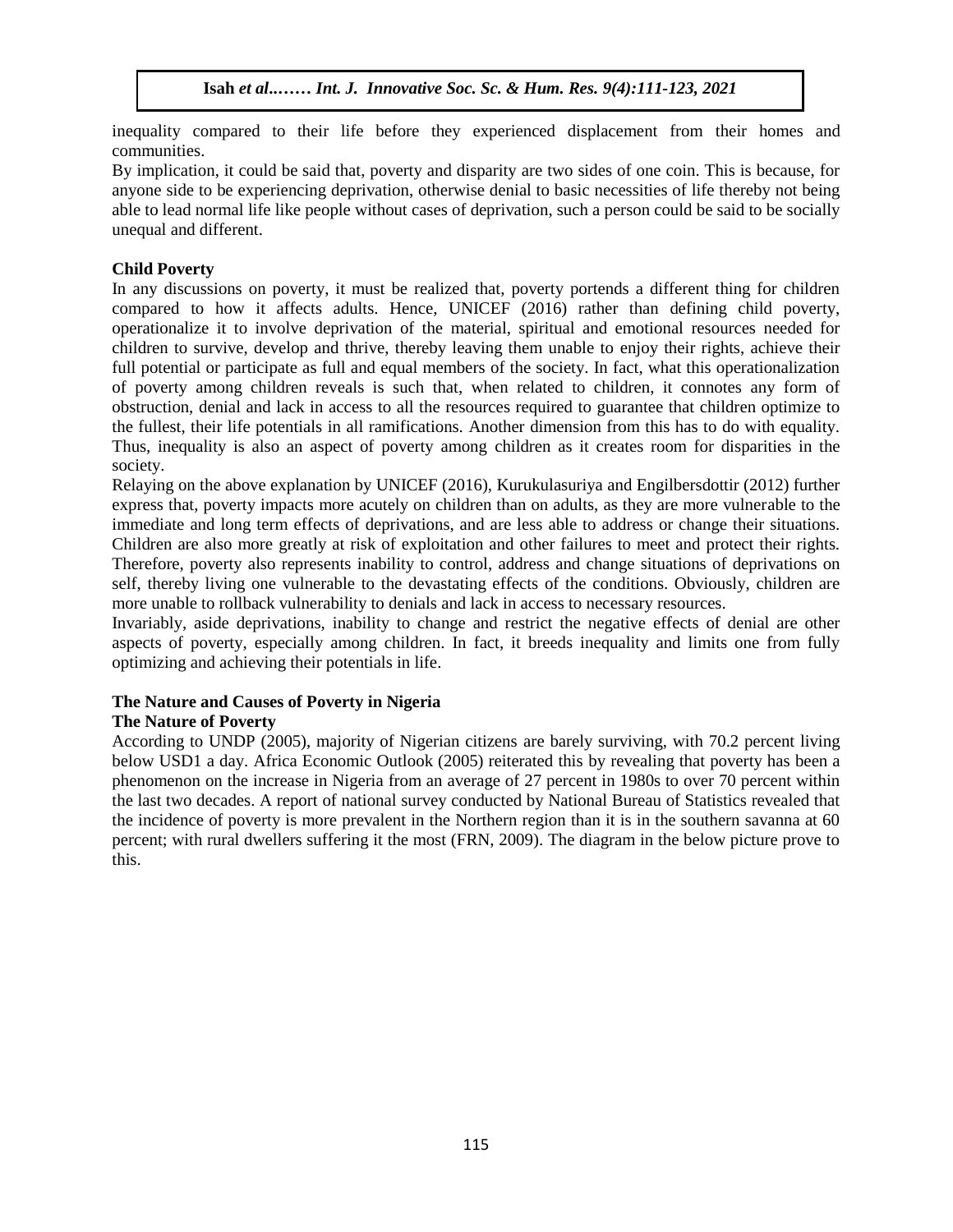

**Figure 1: How Number of Extremely Poor Nigerians Grew Since 1980 to Date**

A close observation of the above diagram jointly sourced from National Bureau of Statistics and the World Bank could help us understand the position of the UNDP (2005) and that of Africa Economic Outlook (2005) on the subject matter of the nature of poverty in Nigeria. As the diagram reveals, poverty in Nigeria has increased in tandem with increase in population. As at 1980 when the population of the country was put at 68.45million, the number of poor people was put at 4.24million representing 6.2 percent of the population. In the years that followed (1985), the incidence doubled to 12.1 percent (10.12million) while the population increased to 83.61million. The situation and trend has remained the same through the years up to 2018. So, poverty has always been on the increase despite claims (and efforts) through various policies and programs targeted at rolling back the trend.

Explaining further the nature of poverty in Nigeria, especially among children, Gordon, et al (2003) described itas a spreading phenomenon that revolves around poor health care, lack of access to quality education, food shortage and malnutrition, insecurity and absolute lack of social care. He further opines that, the nature of poverty in Nigeria is such that, it is found, not just in the rural areas alone, but also in urban settlements.

Adeoti and Popoola (2012) lend voice to discussion on the nature of poverty in Nigeria by saying that, inhabitants of the country, children inclusive, mostly have access to rivers and surface water only, but with no access to safe drinkable water, modern toilets, limited access to immunizations and medical advice, living in dwellings with more than five people per room, less access to news and media and low school attendance.

From the above explanations, the nature of poverty in Nigeria is such that, the phenomenon is found in both rural and urban societies, and involves both adults and children. By implication, amidst riches and affluence, there exist squalor, slums and shortages. Thus, alongside modernity and advancement, deprivations and abuses of all kind exist among the people; with children believed to be the worst hit. In fact, poverty in Nigeria is cyclical, as its effects reacts in chain-like fashion. Hence, at no time has the incidence of poverty in the country abated.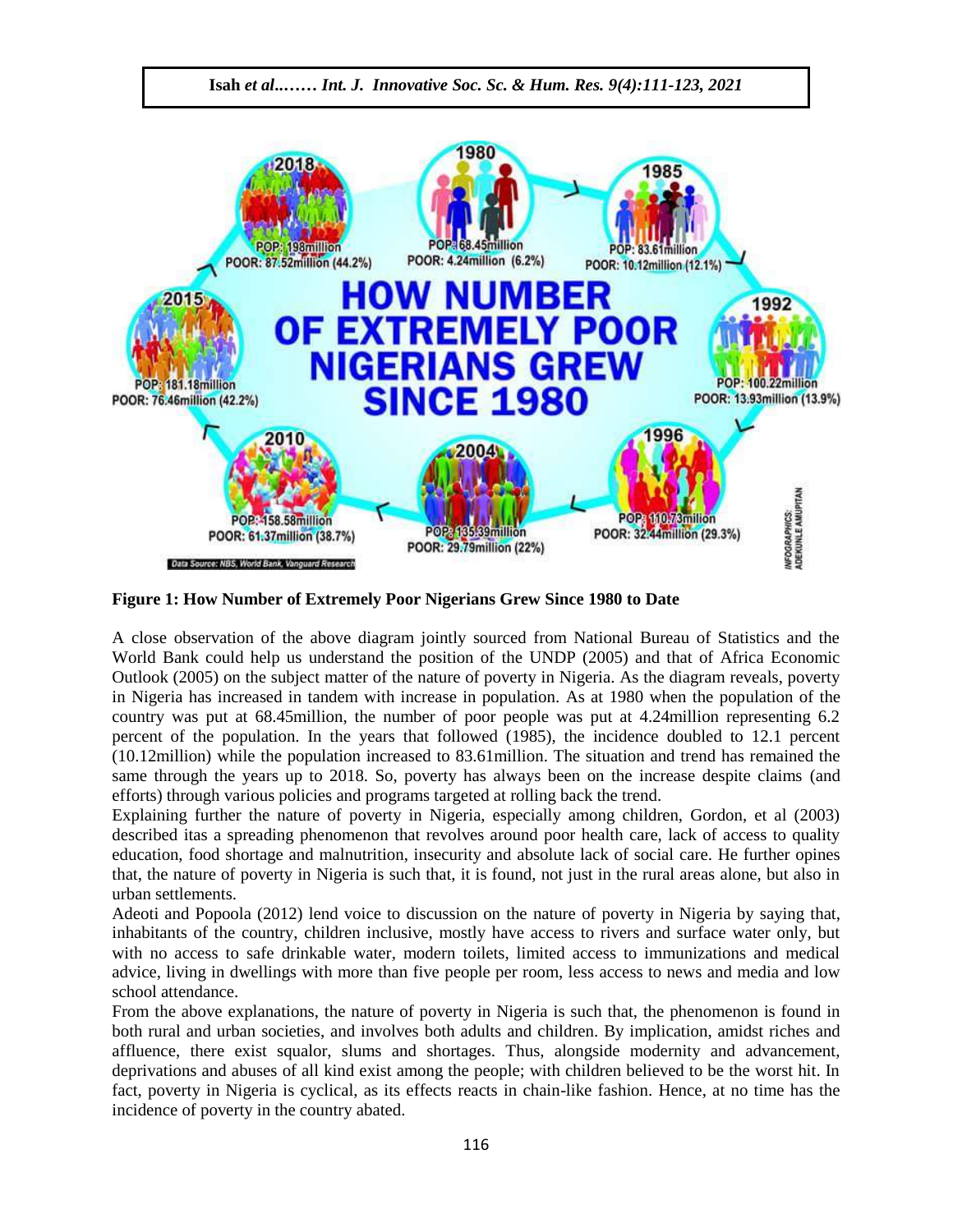# **Causes of Poverty**

There cannot be a phenomenon, whether good or bad, without cause; circumstances that brought it into rifere cannot be a phenomenon, whener good or bad, wholet cause, encurristances that brought it more existence and/or has led to its persistence. Thus, the incidences of poverty in Nigeria can be linked to certain remote or immediate factors as causes. From various literatures, many factors such as unemployment, monolithic economy, corruption, inequality among others have been advanced as reasons why poverty has persisted and increased over time in the country (Adeoti and Popoola, 2012). To this why poverty has persisted and increased over time in the country (Adeoti and Topoola, 2012). To this paper however, the concern is on how factors such insecurity, as a result of protracted crises (cultural, ethno-religious and communal) and cases of emergencies contribute to increasing state of poverty in Nigeria, especially among children in fragile context like those in the IDP camps in Benue state.

# *Insecurity as the Major Cause of Poverty in Fragile Context*

*As observed from the Concise Of Toverly in Frigue Context*<br>As observed from the Concise Oxford Dictionary (Tenth Edition), insecurity could be explained to connote a state of being insecure resulting in loss of confidence, assurance or assuming a feeling of not been protected or exposed or lack of safety from undesirable conditions. A state of insecurity therefore represents complete absence of peace, freedom, liberty and normalcy. If these are what constitutes insecurity, then, it will be safe to say that the factor has been a common feature of most communities in insecurity, then, it will be safe to say that the factor has been a common feature of most communities in Nigeria, especially within the Benue Valley and North-Eastern region for over a decade. A pertinent question at this point will be; how is insecurity contributing to poverty in Nigeria, especially to children in IDP camps in Benue State?

In 121 camps in Bende state.<br>To answer the above poser, we must realise from the above connotation of insecurity as something that renders victims in a state of loss of freedom and limitation of choice about life. Of course, any one limited by circumstances beyond his or her control, as the current condition of children in the IDP camps in Benue State reveals, will most certainly suffer high amount of deprivations and destitution with negative impact on all aspects of life. This is so because, victims are very likely to lose homes and comfort zones that would otherwise enable them to live normal life.In a polity where people with full freedom and liberty are greatly falling casualties of poverty, it can be imagined what the situation of persons who have become victims of displacement due to insecurity will be. Of course, they will be more prone to effects of the other causes of poverty that are known. For instance, a child who is a victim of violence will suffer in double fold, from effects of unemployment, corruption, inequality and inaccessibility to social cares. This is the case of the people (children) displaced from their home and communities as a result of perennial crises and violence that has been the case in Benue State.

So, unabated incidences of crises and violence contribute more to the poverty of children living the IDP camps in Benue State than the other factors. This is because it aggravates the magnitude of the effects of the other causes beyond what would have been the case if they had remained in their various homes and villages. The position is shared in a UN Statement in June 1998 that:

Poverty is a denial of choices and opportunities, a violation of human dignity. It means lack of basic capacity to participate effectively in society. It means not having enough to feed and clothe a family, not having a school or clinic to go to; not having the land on which to grow one's food or a job to earn one's living, not having access to credit. It means insecurity, powerlessness and exclusion of individuals, households and communities. It means susceptibility to violence, and it often implies living on marginal or fragile environments, without access to clean water or sanitation (Chimobi, 2010).

If the above statement truly represents poverty, then it is a phenomenon that will be worse for children in the Benue IDP camps; those camps being ab-initio created by insecurity in their communities. Because, someone ravaged by protracted crises will not be in any capacity to seek participation in communal activities (i.e. go to school) or be considered to be worthy of credit or retain an ability to seek provisions of proper health care. In fact, as the statement reveals, individuals (i.e. children in Benue IDP camps) ravaged by fragility and living in a state of susceptibility to violence will certainly be powerless and excluded or denied any form of life that can be attributed to being normal. Therefore, insecurity is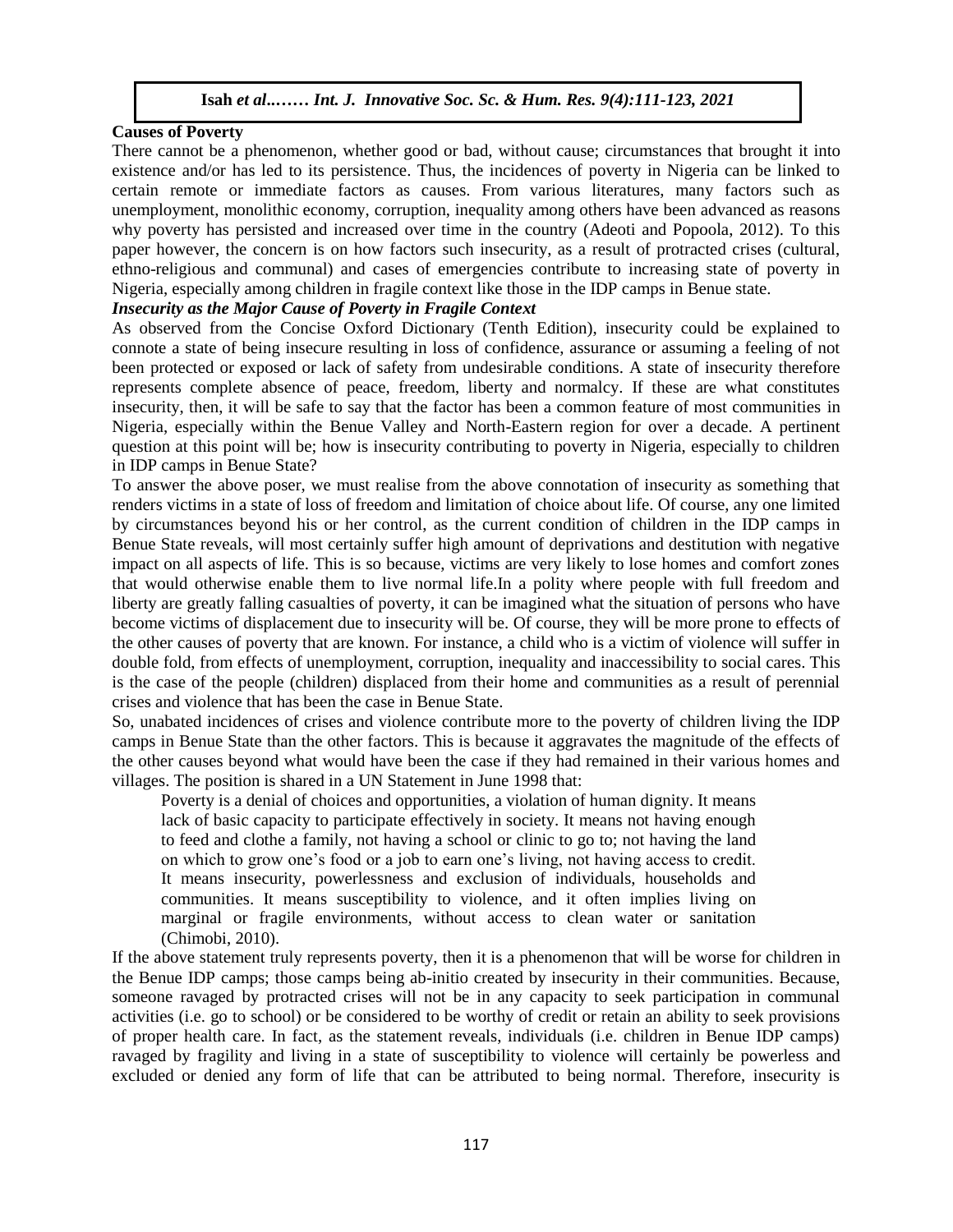considered by this paper to be the major cause of poverty, especially to its victims than any other factors in any society.

#### **Composition of IDPs Living in Camps within Benue State**

Based on information gathered through covert field observations conducted by authors of this paper, IDP camps arose in Benue state as result of protracted crises and farmer-herder's clashes. They are susceptible to poverty and are composed of men, women (i.e. Single/Married women, pregnant and nursing mothers), aged and disabled persons along with children. The seven (7) officially recognized IDP camps have the following populations.

**Table 1: Number of Displaced Person in Group A Camps; Guma Local Government Area**

| <b>Population of IDPs</b> | Daudu Camp                                                 | <b>Tse-Ginde Camp</b> | Gbajimba Camp |
|---------------------------|------------------------------------------------------------|-----------------------|---------------|
| Women (non pregnant)      | 8,024                                                      | 6,431                 | 8,649         |
| Pregnant Women            | 304                                                        | 532                   | 349           |
| Nursing Mothers           | 226                                                        | 581                   | 131           |
| Men                       | 5,149                                                      | 4,476                 | 5,977         |
| Children                  | 10,871                                                     | 10,021                | 9,393         |
| Male Children             | 6,527                                                      | 4,468                 | 2,941         |
| Female Children           | 4,344                                                      | 5,553                 | 6,452         |
| Aged                      | 82                                                         | 241                   | 480           |
| <b>Disabled Persons</b>   | 41                                                         | 167                   | 68            |
| <b>Total</b><br>$\sim$    | 24,044<br>$\sim$ $\sim$ $\sim$ $\sim$ $\sim$ $\sim$ $\sim$ | 20,928<br>.           | 24,019        |

Source: Benue SEMA, 2018 (Official Camps Recognized by Government)

# **Table 2: Number of Displaced Person in Group B Camps; Makurdi Local Government Area**

| <b>Population of IDPs</b> | Abagena/Agan Camp |
|---------------------------|-------------------|
| Women                     | 12,041            |
| Pregnant Women            | 492               |
| <b>Nursing Mothers</b>    | 616               |
| Men                       | 6,362             |
| Children                  | 16,583            |
| Male Children             | 8,773             |
| Female Children           | 7,810             |
| Aged                      | 258               |
| <b>Disabled Persons</b>   | 234               |
| <b>Total</b>              | 34,986            |

Source: Benue SEMA, 2018 (Official Camps Recognized by Government)

| Table 3: Number of Displaced Person in Group C Camps; Logo Local Government Area |  |  |  |  |  |  |  |  |  |  |
|----------------------------------------------------------------------------------|--|--|--|--|--|--|--|--|--|--|
|----------------------------------------------------------------------------------|--|--|--|--|--|--|--|--|--|--|

| <b>Population of IDPs</b> | <b>Anyiin Camp</b> | <b>Abeda Camp</b> | <b>Ugba Camp</b> |
|---------------------------|--------------------|-------------------|------------------|
| Women                     | 9,342              | 3,419             | 8,765            |
| Pregnant Women            | 582                | 104               | 79               |
| Nursing Mothers           | 776                | 165               | 271              |
| Men                       | 1,030              | 2,671             | 6,284            |
| Children                  | 19,283             | 6,730             | 7,569            |
| Male Children             | 9,438              | 3,688             | 5,312            |
| Female Children           | 9,845              | 1,677             | 2,623            |
| Aged                      | 1,337              | 96                | 331              |
| <b>Disabled Persons</b>   | 664                | 38                | 35               |
| <b>Total</b>              | 35,655             | 12,820            | 22,618           |

Source: Benue SEMA, 2018 (Official Camps Recognized by Government)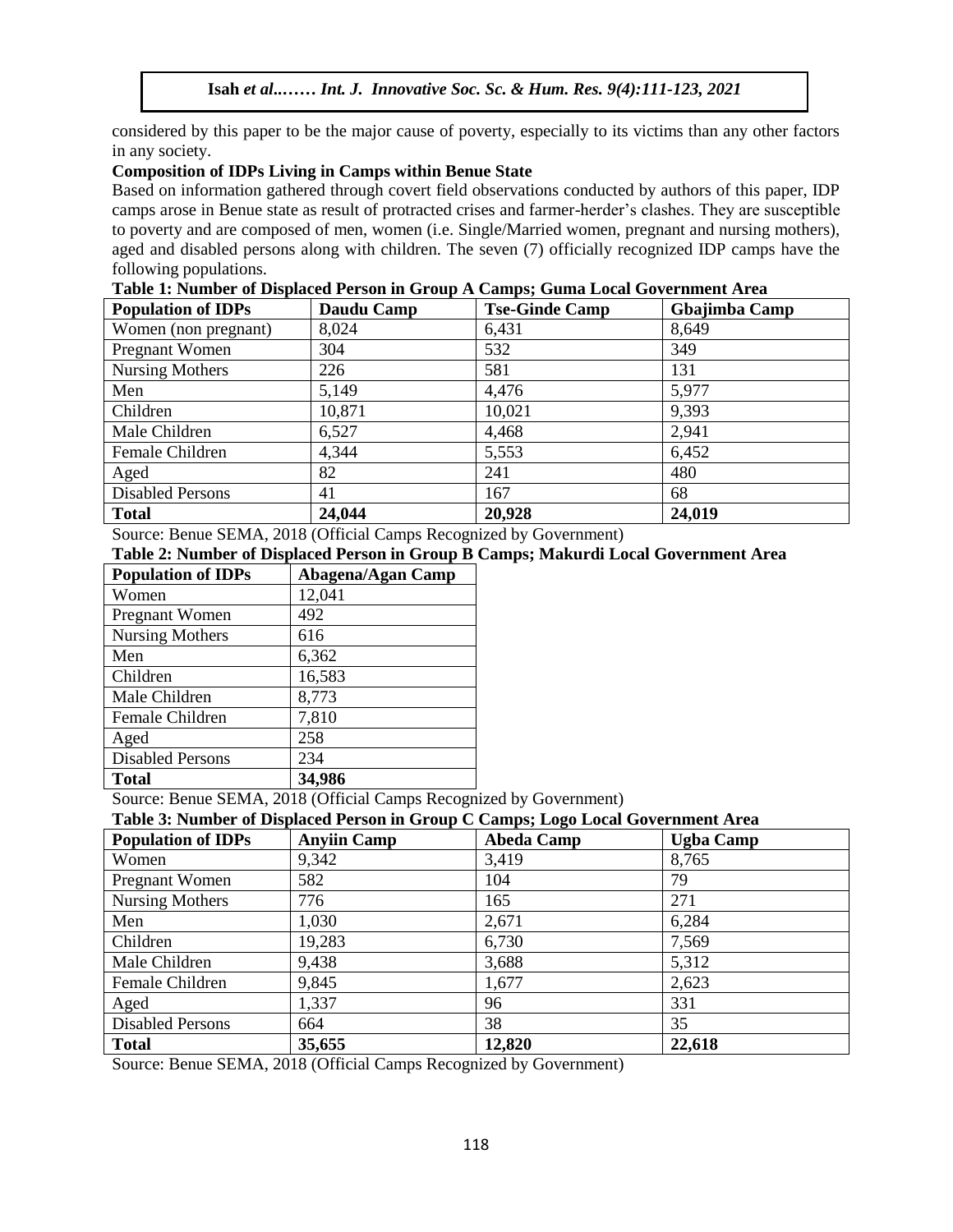| Isah et al Int. J. Innovative Soc. Sc. & Hum. Res. 9(4):111-123, 2021 |  |  |  |  |
|-----------------------------------------------------------------------|--|--|--|--|
|                                                                       |  |  |  |  |

| Table 4: Summary of Persons in the Benue LDP Camps |                   |                   |
|----------------------------------------------------|-------------------|-------------------|
| <b>IDPs</b>                                        | <b>Population</b> | <b>Percentage</b> |
| <b>Total Number of Women Displaced</b>             | 56.671            | 32%               |
| <b>Total Number of Men Displaced</b>               | 37.949            | 22%               |
| <b>Total Number of Children Displaced</b>          | 80.450            | 46%               |
| <b>Total Number of Persons Displaced</b>           | 175,070           | 100%              |

| Table 4: Summary of Persons in the Benue IDP Camps |
|----------------------------------------------------|
|----------------------------------------------------|

Source: Benue SEMA, 2018 (Official Camps Recognized by Government)

Looking at the above tables representing composition of IDPs in the various camps in Benue state, it is quiet revealing that the population of children displaced are far ahead at 46 percent when compared to those of the adults (i.e. 32 percent for women and 22 percent for men). The situation only passes one message; children are certainly the largest victims of any negative effect of displacement such as poverty and disparity in these camps. Therefore, children suffer more from deprivation and denial of the right to education, health, nutrition, protection and socialization. This scenario is better relayed in the below chart, indicating in colours, the composition of IDPs in Benue state as recognize by government.

**Figure 2: Pie Chart Displaying Percentage of Displaced Persons**



**Source:** Benue SEMA, 2018(Official Camps Recognized by Government)

The above statistics therefore indicated that, whatever the effects of displacements occasioned by the protracted crises and clashes around the Benue valley might be (i.e. poverty or otherwise), children are likely to suffer more than other members of the population of the displaced persons. This is obvious from the pie chart above because, their population in blue colour represent 46 percent of the total number of displaced persons across the 7 IDP camps in Benue State.

## **DISCUSSION**

# **Effects of Poverty on Children within Fragile Context of IDPs in Benue State**

In most societies where poverty is prevalent, children especially among those whose ages range from 0 to 15 years, as already indicated, are considered the most vulnerable and as such, are mostly affected by its incidence (Adeoti and Popoola, 2012). There are so many ways poverty can negatively affect the lives of its victims generally. To children, UNICEF (2015) came up with five (5) pillars of child wellbeing; areas in which poverty can affect the lives of children. These pillars represent health, social protection, education, nutrition, and child protection. So, how does poverty affect the life of children on the basis of these pillars? This paper takes a look at the effects of poverty on one of the critical pillar; child education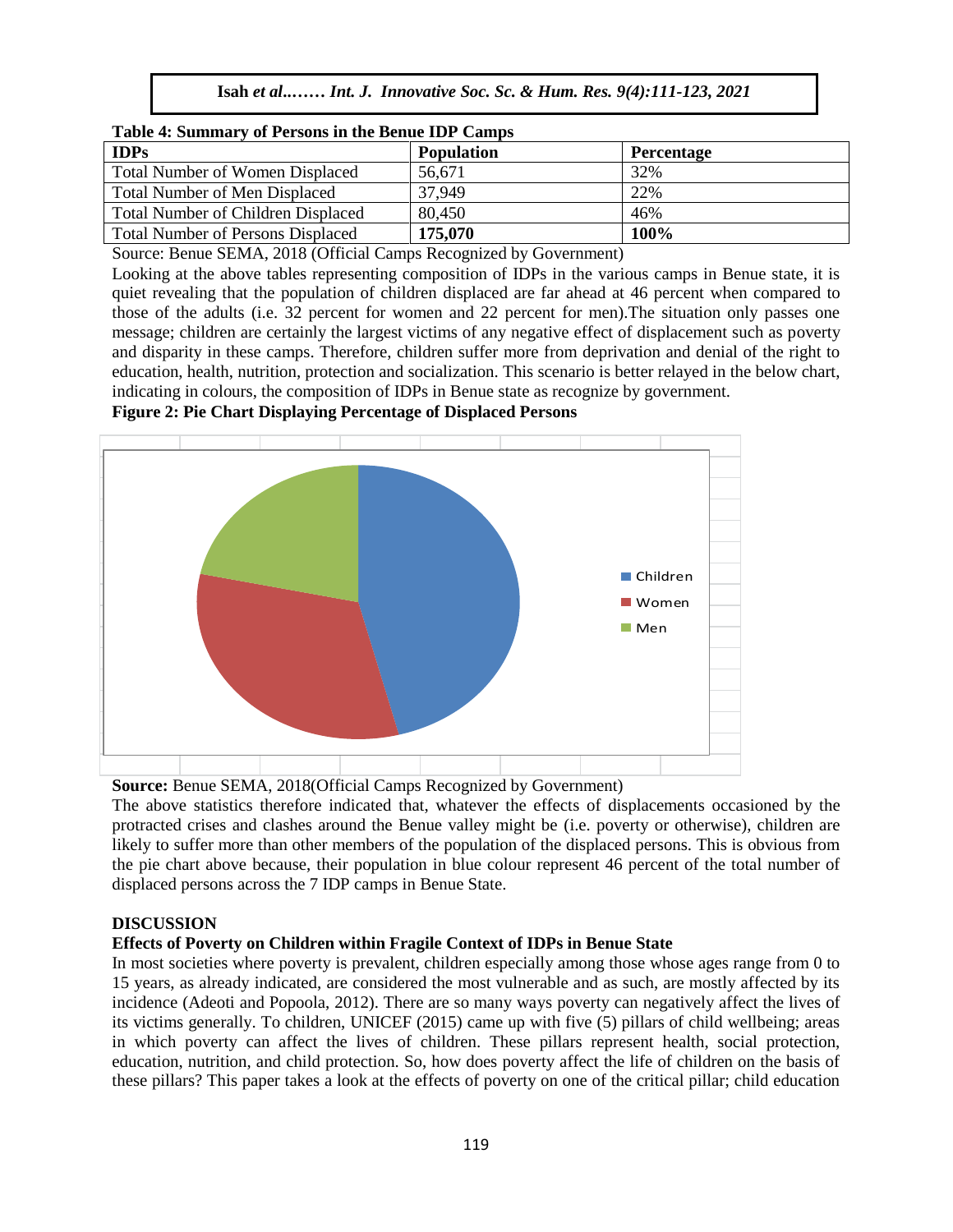in the Benue IDP camps. But before then, how does nutritional and health care status of children impact on their development; only healthy people seek development and optimization.

# **Health and Nutrition**

Among the factors that determine someone's health status, nutrition is number one and the most cardinal indicator. This is because nutrition reflects individual access to good food supply and intake. And this is one area where the lives of children are being degraded and undermined globally. According to UNICEF (2015), malnutrition is associated with more than half of all child deaths worldwide. And undernourished children are more likely to die from common childhood ailments, and those who survive have recurring sicknesses and faltering growth and development. In Nigeria, UNICEF reported that about 7 million children are born annually (Mohammed, 2018). In the same online media outfit, the chairman of the National Population Commission (NPC), EzeDuruiheoma confirm the UNICEF position by saying that total annual birth in Nigeria is equal to the total population of Rwanda (Naij.com). And Mohammed (2018) expressed further that available records indicated that, almost two-third of the world's children under the age of one live in countries where fathers are not legally entitled to any paid job that will allow them feed their families, children inclusive (NAN, 2018). This condition is said to be found in 92 countries which lack national policies ensuring that new father's get adequate paid time off to attend to their newborn; Nigeria ranked high here.

Obviously, most of the children in Nigeria are suffering from malnutrition and poor health condition made worse by persistent incidence of violence resulting in lots of children experiencing displacement along with parents. In the paper's area of study, Benue state, 94, 620 men and women are said to be displaced along with 80,450 children from various communities within the Benue Valley. It is observed that these children are essentially living on poorly provided feeding with support from public spirited individuals throughfood handouts with limited enrichment in nutrient required by a normal child to develop. Although, this paper cannot verify if there is any incidence to indicate whether children within the Benue IDP camps have suffered death as a result of devastating effects of malnutrition, but report from camps in the north-east zone (Bama IDP camp specifically) indicated that 33 children died of malnutrition between 2<sup>nd</sup>and 15<sup>th</sup>of August (MSF, 2018 in Olatunji, 2018).Invariably, children are said to be facing acute effects of poverty resulting in heightening cases of disease and malnutrition among children in various IDP camps in Nigeria. What this scenariosuggests is that, the case of children in the IDP camps in Benue state may not be different.

## **Education**

One of the critical tools for human capital development lays in citizen's access to education. In Nigeria, successive governments have been making efforts to ensure that every child of school age is guaranteed access to education, at least at basic level. National laws and policies are in place, with established programmes directed towards educational development for all citizens. These could be found in the country's 1999 constitution, Universal Basic Education (UBE) Act (2004), Child Right Act, 2003, National Child Policy of 2007, National Policy for Integrated Early Childhood Development in Nigeria (2007) and National Minimum Standard for Early Child Care Centres in Nigeria (UNICEF, 2015). These national laws and policies were aimed at keying into universal access to basic education and the achievement of primary education by the world's children as a cardinal focus of the MDGs and World Fit for Children (UNICEF, 2015). This is because education is seen globally as a vital prerequisite for combating poverty, empowering women, protecting children from hazard and exploitation, promoting human rights and democracy, protecting the environment, and influencing population growth (UNICEF, 2015). The implication of the above laws and policies is that, there is global realisation that education is a tool that makes lot of difference to the survival, growth and development of children.

## **Implications for Children in IDP Camps in Benue State**

However, there are economic, socio-cultural and geographical dimensions to education of children in Nigeria with significant impact on the development of the child. One of such is the context in which the child lives. This brings to question, the environment in which the laws and policies are to take effect. For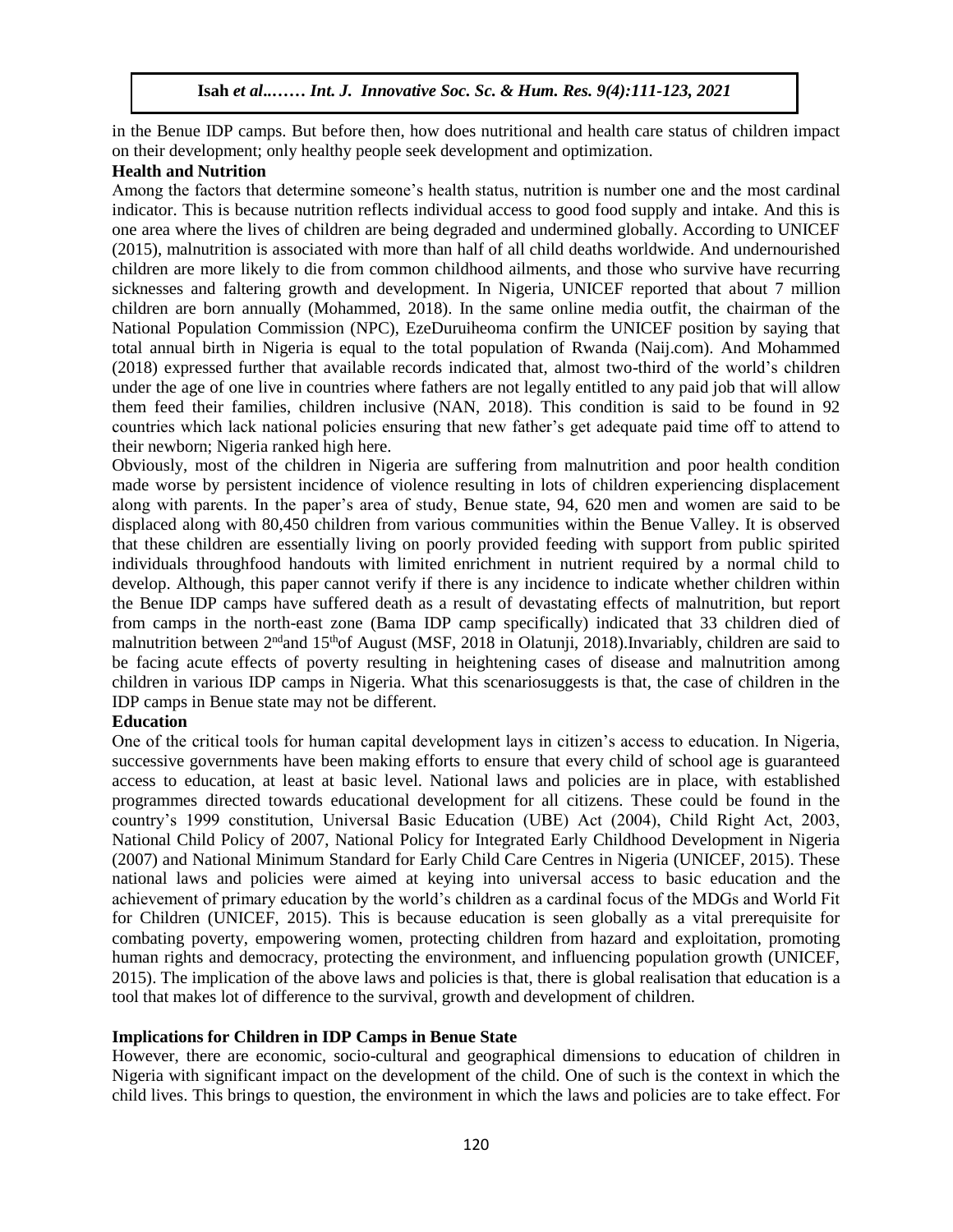instance, the Child Rights Act of 2003 in Nigeria seeks to protect children and secure their basic rights including the right to education (UNICEF, 2015). In the event of poverty occasioned by persistent crises as in Benue communities, the life of children displaced along with those of their families will be significantly disrupted and many aspects of their lives interrupted at the same time, including that of access to education, health care and feeding. The situation for children living in fragile context such as those of the IDP camps in Benue state is made worse by incidence of exploitation, harmful labour and abuse all as a result of displacement and inland migrations from comfort zones to fragile environment. Of course, the result will be that of deprivation from almost all the necessary ingredients of child survival, growth and development. From field observation, it is the view of this paper that, this case is very applicable to 80,450 children scattered all over the IDP camps in Benue state. In fact, a visits to the IDP camps, revealed that only children in the Abagena camp have access to education as there is evident of two class room block built in the camp for that purpose (Benue SEMA, 2018). However, the two class room blocks are inadequate for the educational needs of the IDPs (Benue SEMA, 2018). The situation is not different for their health needs; only one clinic exists to this effect and operated by the state government and Doctors without Borders.

Invariably, the state of insecurity in communities affected by protracted crises leading to displacement from homes and comfort zones has left many children (i.e. 80,450) deprived of their right to functional and quality education and as such socially unequal compared to children living in relatively peacefully societies. In fact, poverty occasioned by insecurity in many Benue communities, is causing serious deprivation of the right of the children and denying them opportunities to grow, survive and develop along with their peers in other societies where insecurity is not being experienced.

#### **Implications for Sustainable Development Goals (SDGs)**

Impications for sustainable Development Goals (SDGs)<br>Without much stress, this paper is of the view that, the above painted effects of poverty on the lives of child IDPs in Benue state and their likes in the other zones of the country, portends a dim prospect for the realization of sustainable development goal in Nigeria. This is because, the SDGs, like the life of children, are about the future of the world. The reason is borne out of the fact that, sustainable development goes are about the ruture of the world. The reason is borne out of the ract that, sustainable development goes<br>beyond just growth to include, constantly meeting the requirements for growth in order to make it long lasting (Jhingan, 1997). At the same time, the needs of the people ought to be met as a reflection of the progress in economic and social status. It is therefore the view of the world that, development should be about opportunities for people to come together to advocate for positive change built on values of solidarity, human dignity, care for creations and participation (SC, 2015).

Goal four of SDGs suggests access to quality education for all; of course, as seen already, children in the IDP camps are left behind on this. Even goals two and ten (freedom from hunger and reducing inequality) in addition to goal one (ending poverty) are meant to be delivered to all regardless of where and who is involve. Further, SC (2015) revealed that action towards achieving the sustainable development goals should always have the poorest and marginalized people at heart, so that no indicator of the goals (i.e. education) is considered to have been met unless met for all people, whoever and wherever they are.

Owing to the condition of children, including those of their families, in the IDP camps in Benue state, poverty being creation of protracted crises leaves much to be tackled if Nigeria must match along with other countries of the world in their quest to meet the SDGs timeline of 2030. Therefore, there is need to ensure better fortune for all citizens through sustained opportunities and active participation in all aspect of life.

#### **CONCLUSION**

The condition of children in the IDP camps in Benue state is better described as that of persons living in abject poverty, which has resulted in them being socially separated from the rest of the society. The condition has continued to deprive them of access to all basic necessities of life; education, health, nutrition, socialization and protection needed for their survival, growth and development. Hence, full human capital development and optimization as the most critical ingredient of attaining SDGs is rooted wrongly and poorly handled. It is therefore the conclusion of this paper that, the future of 80,450 children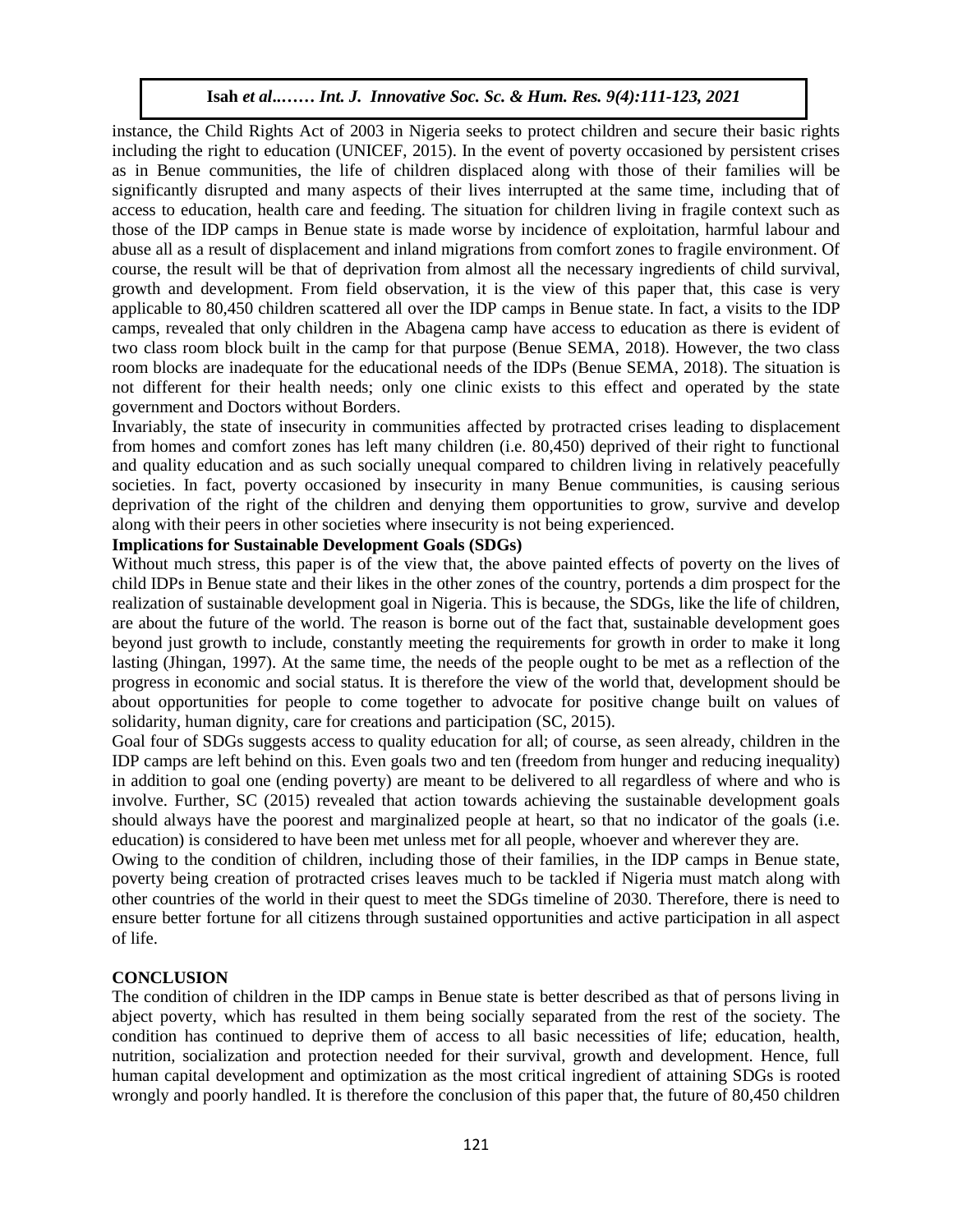is too important to the growth and development of Nigeria to be left unattended to or left to waste away; steps must be taken to roll back the effects of poverty in which they are currently and to prevent further occurrence of what lead to their present condition.

#### **RECOMMENDATIONS**

This paper therefore recommends that the government of the affected states where these incidences of violence has persisted (i.e. Benue and Nassarawa State) should through collaboration with Federal Agencies (i.e. Security Agencies, NHRC, NEMA and NRC) seek partnership with International Humanitarian Organisations like UNICEF, UNESCO and its likes to first of all prevent reoccurrence of crises among communities that has become a recurring decimal in the region. This is because, insecurity as the main cause of poverty among children in IDP camps as identified by this paper must first of all be put to a halt before considering any effort at tackling the effects (i.e. access to education) of poverty they currently face.

To do this, government must involve the residents of the affected communities through their representatives (i.e. traditional, youths and women organisations) to interface with government agencies and Non-Governmental Organisations (i.e. Local and Foreign) to midwife and render support to workable solution that will ensure tensions are reduced and violent are prevented. In the same vain, the incidence of poverty, occasioned by the state of insecurity can thereafter be tackled by first of all resettling the IDPs back to their communities and comfort zones. It is there that articles that could cushion the negative impacts of poverty be administered to make significant impact that could roll back poverty and prevent reoccurrence. Again, this should be pursued through joint efforts among governments, community representatives and NGOs.

In the interim, efforts of the State and Federal Governments should be channeled, through budgetary allocations in line with UNESCO recommendations, towards rebuilding schools and remobilizing teachers and teaching aids in the affected communities before people (along with children) are relocated back to their various communities. However, such efforts should be replicated in all the other camps with adequate schooling requirements commensurate to the educational needs of the children in the camps. The state government and federal agencies in education should come in this regard in collaboration with donor agencies.

## **REFERENCES**

- Adeoti A. and Popoola O. (2012). Determinants of Child Poverty in Rural Nigeria: A Multidimensional Approach. *Global Journal of Human Social Science, Arts and Humanities*. Vol. 12, Issue 12. ISSN: 2249-460x
- Africa Economic Outlook (2005). Africa Development Bank (ADB). *Development Centre of the Organisation for Economic Co-operation and Development (OECD) and Africa Development Bank, Abidjan.Pp 21-26*
- Benue SEMA (2018). Official Camps Recognized by Government. Benue State Government.
- Chimobi U. (2010). Poverty in Nigeria: Some Dimensions and Contributing Factors. *Global Majority E-Journal*, Vol. 1.No. 1.Pp 46-56
- Collins Thesaurus of the English Language. Complete and Unabridged 2nd Edition.2002. [Https://www.the](https://www.the/) freedictionary.com/disparity.
- Dictionary of Vocabulary. Disparity-Dictionary Definition. Https://www.vocabulary.com
- Federal Republic of Nigeria (FRN) (2009).Poverty Profile for Nigeria. National Bureau of Statistics, (NBS) FRN.
- Field Survey (2018). Authors Observations on the Area of Study Visited.
- Gordon D. Nandy S. Pantazis C. Pemberton S. and Tomnsend P. (2013).*Child Poverty in the Developing World*. Bristol: The Policy Press
- Jhingan M. L. (1997). *The Economics of Development and Planning*; 40<sup>th</sup> Edition. Vrinda Publication Limited, Delhi.